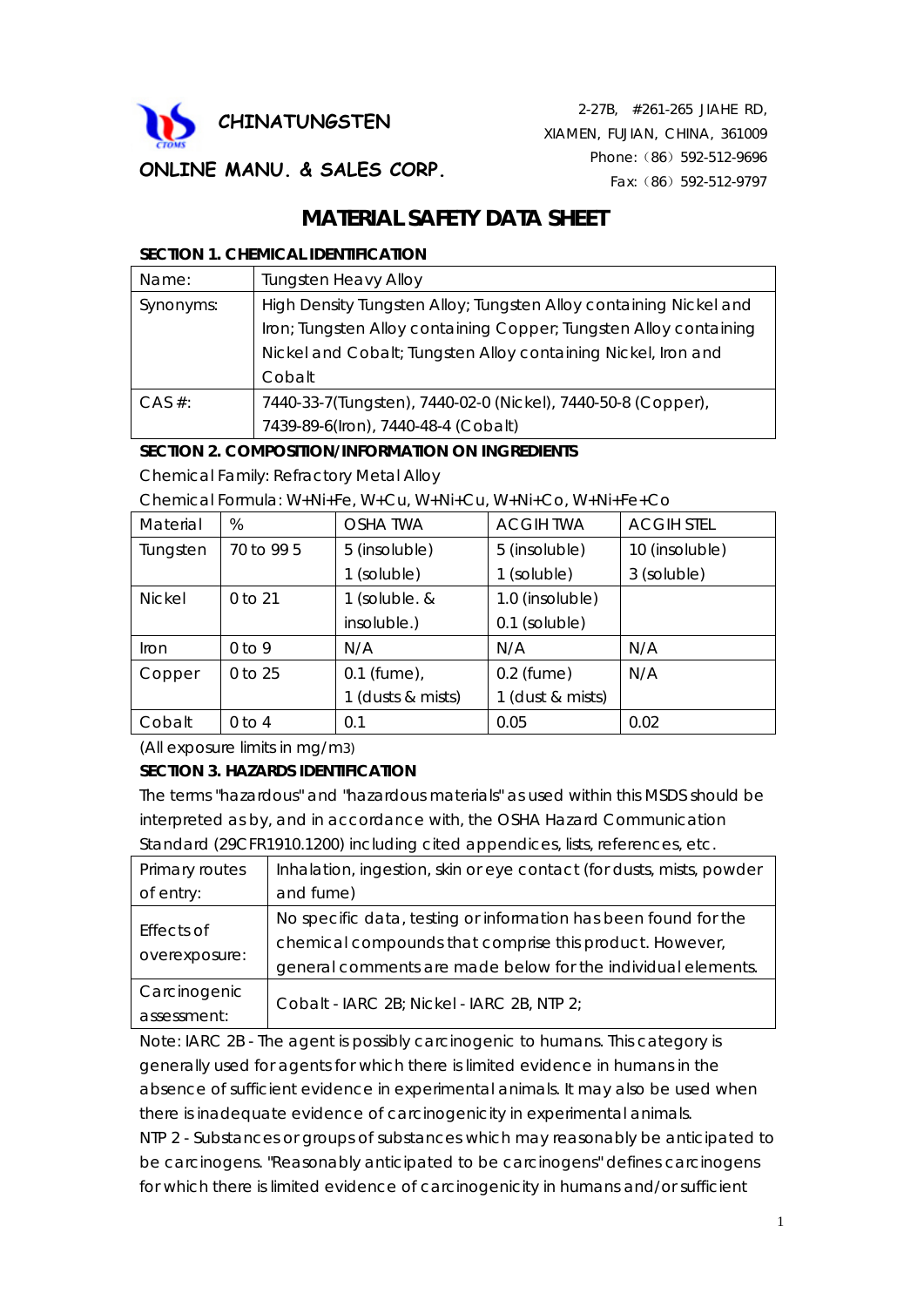evidence of carcinogenicity in experimental animals.

## **SECTION 3. HAZARDS IDENTIFICATION** (continued)

| Tungsten      | Industrially this element does not constitute an important health hazard.  |
|---------------|----------------------------------------------------------------------------|
| <b>Nickel</b> | Considered a carcinogen by IARC and NTP. Poisonous by ingestion,           |
|               | intratracheal, intraperitoneal, subcutaneous, and intravenous routes.      |
|               | Hypersensitivity to nickel is common and can cause allergic contact        |
|               | dermatitis (nickel itch), pulmonary asthma and conjunctivitis.             |
| Iron          | The inhalation of large amounts of iron dust may result in                 |
|               | pneumoconiosis (arc welder's lung).                                        |
| Copper        | Human systemic effects by ingestion: nausea and vomiting. As the           |
|               | sublimed oxide, copper may be responsible for one form of metal fume       |
|               | fever. Discoloration of the skin is often seen in persons handling copper, |
|               | but this does not indicate any actual injury. Lung damage after chronic    |
|               | exposure to fumes in the industry has not been described. Copper fume      |
|               | causes irritation of the upper respiratory tract.                          |
| Cobalt        | Considered possibly carcinogenic to humans by the IARC. Moderately         |
|               | toxic by ingestion. Inhalation of the dust may cause pulmonary             |
|               | damage. The powder may cause dermatitis.                                   |

**SECTION 4. FIRST - AID MEASURES** (for dusts, mists and fume)

| Eye contact:  | If irritation occurs, flush with large amounts of water for at least 15 |
|---------------|-------------------------------------------------------------------------|
|               | minutes. If irritation persists, seek medical attention.                |
| Skin contact: | Wash with soap and water. If irritation or rash occurs, thoroughly      |
|               | wash affected area with soap and water and isolate from                 |
|               | exposure. If rash persists, seek medical attention.                     |
| Inhalation:   | If large amounts of dust, from this substance, are inhaled, move        |
|               | the exposed person to fresh air and perform artificial respiration      |
|               | (if necessary). Seek medical attention.                                 |
| Ingestion:    | If ingested, get medical attention. Give large quantities of water      |
|               | and induce vomiting. DO NOT MAKE AN UNCONSCIOUS PERSON                  |
|               | VOMIT.                                                                  |
| Other:        | In the event of wound contamination with nickel, the wound              |
|               | should be promptly and thoroughly cleaned. All contaminated             |
|               | wounds should be thoroughly cleaned.                                    |

#### **SECTION 5. FIRE FIGHTING MEASURES**

| Extinguishing media: | Use Class D fire extinguishing agents (dry powder)           |
|----------------------|--------------------------------------------------------------|
| Special procedures:  | Use self-contained breathing apparatus.                      |
| Unusual hazard:      | Dusts may present a fire or explosion hazard under rare      |
|                      | favoring conditions of particle size, dispersion, and strong |
|                      | ignition source. However, this is not expected to be a       |
|                      | problem under normal handling conditions.                    |

#### **SECTION 6. ACCIDENTAL RELEASE MEASURES**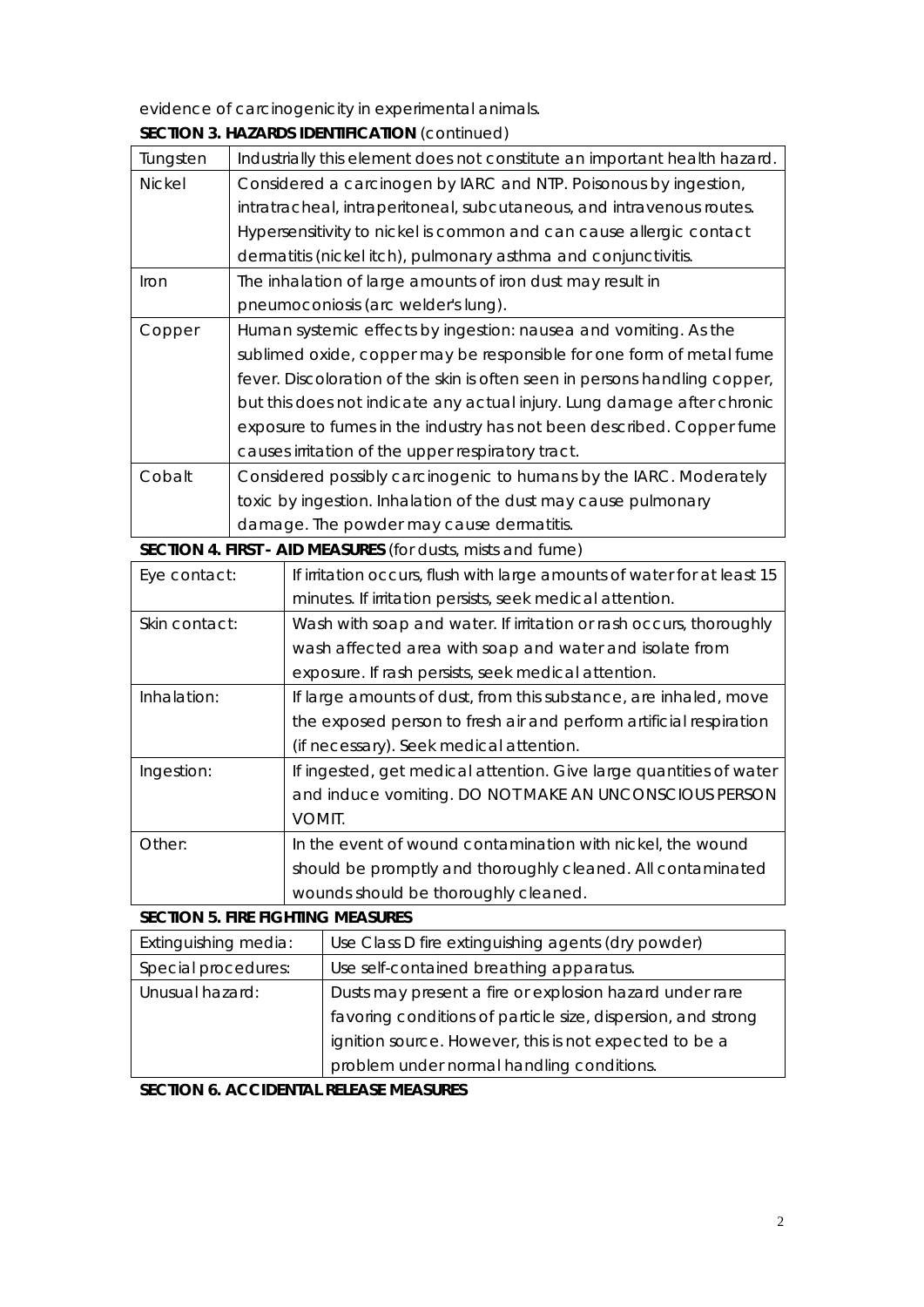If material is released or spilled, ventilate the area of the spill. Clean up using methods, which avoid the generation of dusts. Such methods include wet mopping or vacuuming (assuring that the vacuum is equipped with the proper filter to prevent airborne dust levels which exceed the PEL or TLV). If airborne dust is generated, use the appropriate NIOSH approved respiratory protection.

## **SECTION 7. HANDLING AND STORAGE**

Tungsten heavy alloys are, in general, safe materials to handle and use under almost all commonly encountered environments. Special precautions typically only apply in situations where the alloy is present as a fine powder or when operations such as machining create dust or soluble byproducts.

Maintain good housekeeping procedures to prevent the accumulation of dust and the generation of airborne dust particles. Avoid dust inhalation and direct skin contact with the dust. Wash hands thoroughly before eating or smoking. Wash exposed skin at the end of the work shift. Periodic medical examinations are recommended for individuals regularly exposed to dust or mists.

| Respiratory protection: | Use an appropriate NIOSH approved respirator if airborne     |
|-------------------------|--------------------------------------------------------------|
|                         | dust concentrations exceed the appropriate PEL or TLV.       |
|                         | All requirements set forth in 29CFR1910.134 must be met.     |
| Protective gloves:      | Protective gloves or barrier creams are recommended          |
|                         | when contact with dust or mist is likely. Wash thoroughly    |
|                         | prior to applying barrier creams or using protective gloves. |
| Ventilation:            | Use local exhaust ventilation which is adequate to limit     |
|                         | personal exposure to airborne dust to levels which do not    |
|                         | exceed the appropriate PEL or TLV. If such equipment is not  |
|                         | available, use respiratory protection as specified above.    |
| Eye protection:         | Safety glasses with side shields or goggles are              |
|                         | recommended.                                                 |
| Other equipment:        | Full body protective clothing is advisable if contact with   |
|                         | dust, mist or fume is expected. Work clothing should be      |
|                         | changed daily if it is suspected that the clothing is        |
|                         | contaminated.                                                |

#### **SECTION 8. EXPOSURE CONTROL/PERSONAL PROTECTION**

#### **SECTION 9. PHYSICAL AND CHEMICAL PROPERTIES**

| Melting pt.:                 | N/A                                                  |
|------------------------------|------------------------------------------------------|
| Boiling pt.:                 | N/A                                                  |
| Vapor pressure:              | $N/A$ @ 25°C                                         |
| Vapor density (air = $1$ ):  | N/A                                                  |
| Evaporation rate:            | N/A                                                  |
| Solubility in water:         | Insoluble                                            |
| Specific gravity $(H2O=1)$ : | 16.7 to 19.3                                         |
| Molecular weight:            | N/A                                                  |
| % volatile by vol.:          | N/A                                                  |
| Appearance:                  | Gray powder, tin-white metal, high copper containing |
|                              | alloys will have a copper sheen.                     |
| Odor:                        | None                                                 |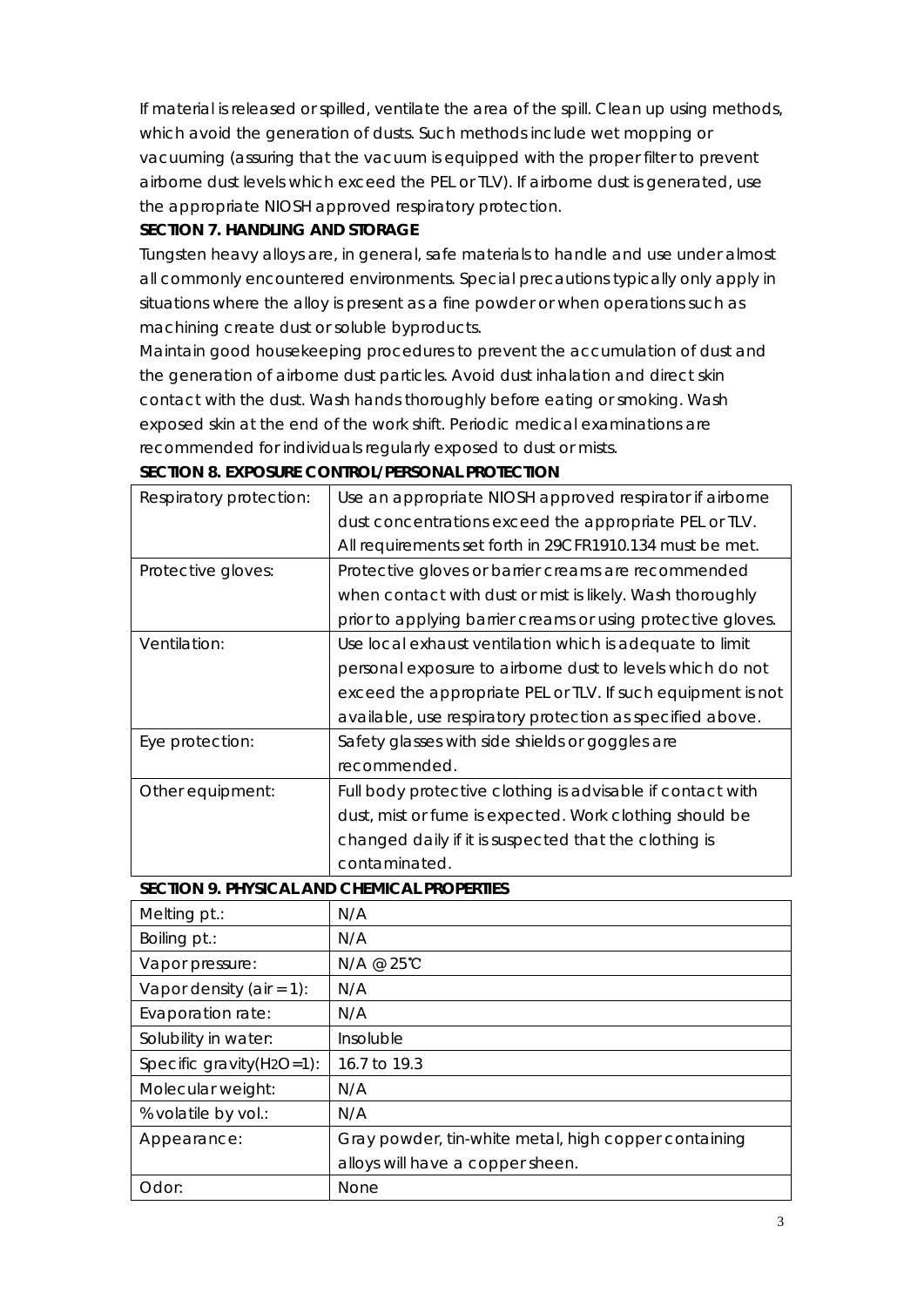## **SECTION 10. STABILITY AND REACTIVITY**

| Incompatibilities:        | Contact of dust with strong oxidizers may cause fire |
|---------------------------|------------------------------------------------------|
|                           | or explosion. Avoid strong acids. Extremely fine     |
|                           | powders may be pyrophoric under some                 |
|                           | conditions.                                          |
| Stability:                | These metals are stable.                             |
| Hazardous decomposition   | <b>None</b>                                          |
| products:                 |                                                      |
| Hazardous polymerization: | <b>None</b>                                          |

#### **SECTION 11. TOXICOLOGICAL INFORMATION**

Tungsten compounds are considered somewhat toxic. However, the element itself does not constitute an important health hazard. Exposure is related chiefly to any dust created. The feeding of 2, 5 and 10% of diet as tungsten metal over a period of 70 days has shown no marked effect upon the growth of rats, as measured in terms of gain in weight. Heavy exposure to the dust or the ingestion of large amounts of the soluble compounds produces changes in body weight, behavior, blood cells, choline esterase activity and sperm in experimental animals. Nickel and many of its compounds are poisons and carcinogens. All airborne nickel contaminating dusts are regarded as carcinogenic by inhalation. Ingestion of large doses of nickel compounds (1-3 mg/kg) has been shown to cause intestinal disorders, convulsions and asphyxia. Hypersensitivity to nickel is common and can cause allergic dermatitis, pulmonary asthma and conjunctivitis. The most common effect resulting from exposure to nickel compounds is the development of nickel itch. The inhalation of large amounts of iron dust may result in iron pneumoconiosis (arc welder's lung). Chronic exposure to excess levels of iron (> 50 - 100 mg Fe/day) can result in pathological deposition of iron in the body tissues, the symptoms of which are fibrosis of the pancreas, diabetes mellitus and liver cirrhosis. Cobalt is considered possibly carcinogenic to humans by the IARC.

Cobalt is moderately toxic by ingestion. Inhalation of cobalt dust may cause pulmonary damage. Exposure to cobalt powder may cause dermatitis.

**SECTION 12. ECOLOGICAL INFORMATION** (not available at this time.)

## **SECTION 13. DISPOSAL CONSIDERATIONS**

This material must be disposed of in accordance with any and all applicable local and national regulations in China. Material intended for disposal may be sold for scrap for reclaim.

## **SECTION 14. TRANSPORT INFORMATION**

There are no special DOT regulations pertaining to the material when shipped in its solid form.

## **SECTION 15. REGULATORY INFORMATION**

This product may be subject to the reporting requirements of Section 313 of SARA Title III if the following de minimis concentrations are exceeded:

| Substance     | de minimis concentration |
|---------------|--------------------------|
| Cobalt        | $\Omega$                 |
| Copper        | .0                       |
| <b>Nickel</b> |                          |